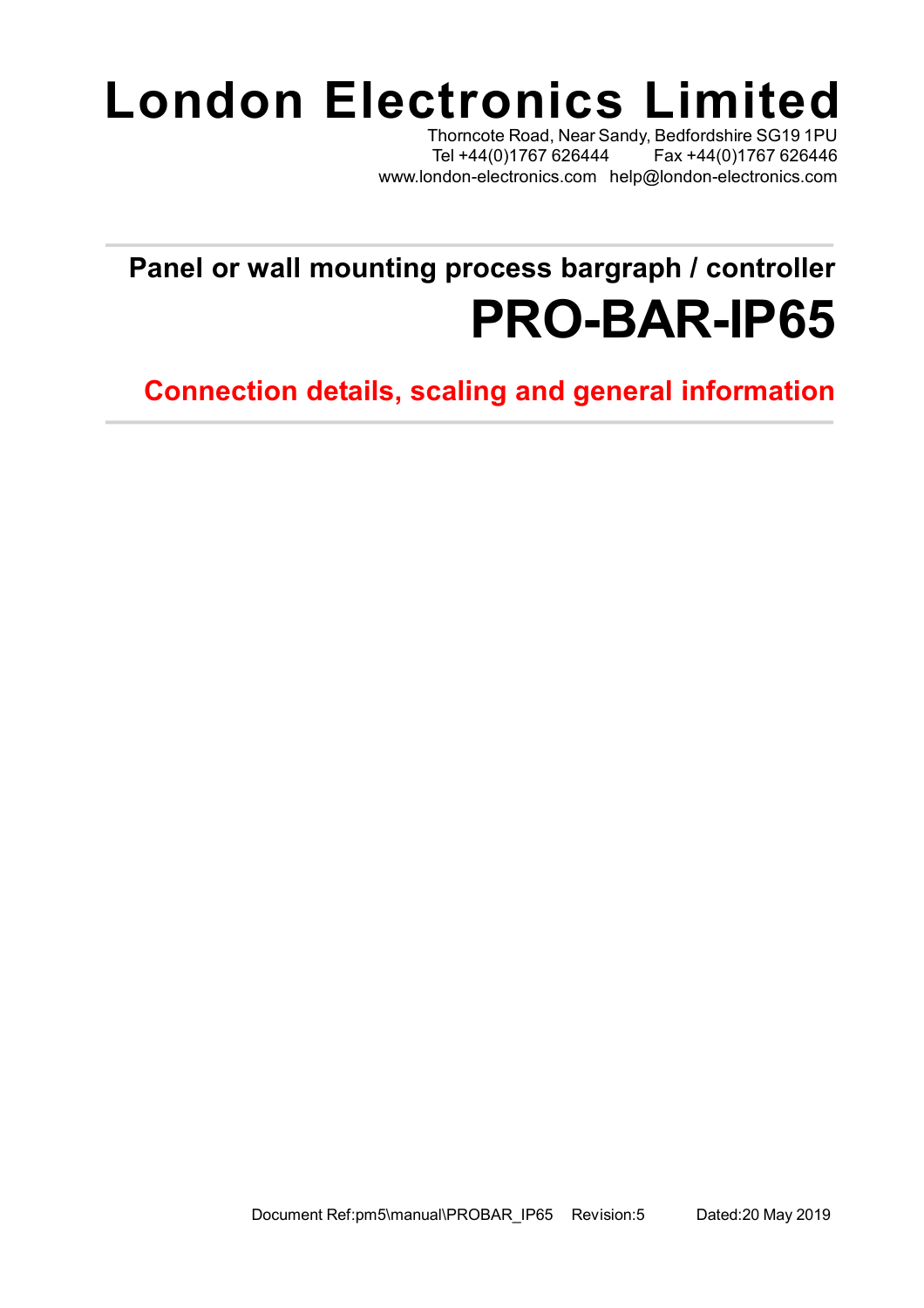### *TABLE OF CONTENTS*

- Introduction 1)
- Warnings 2)
- **Specifications** 3)
- Mounting Requirements + Connections 4)
- Adjustments + Calibration 5)
- Declaration of Conformity 6)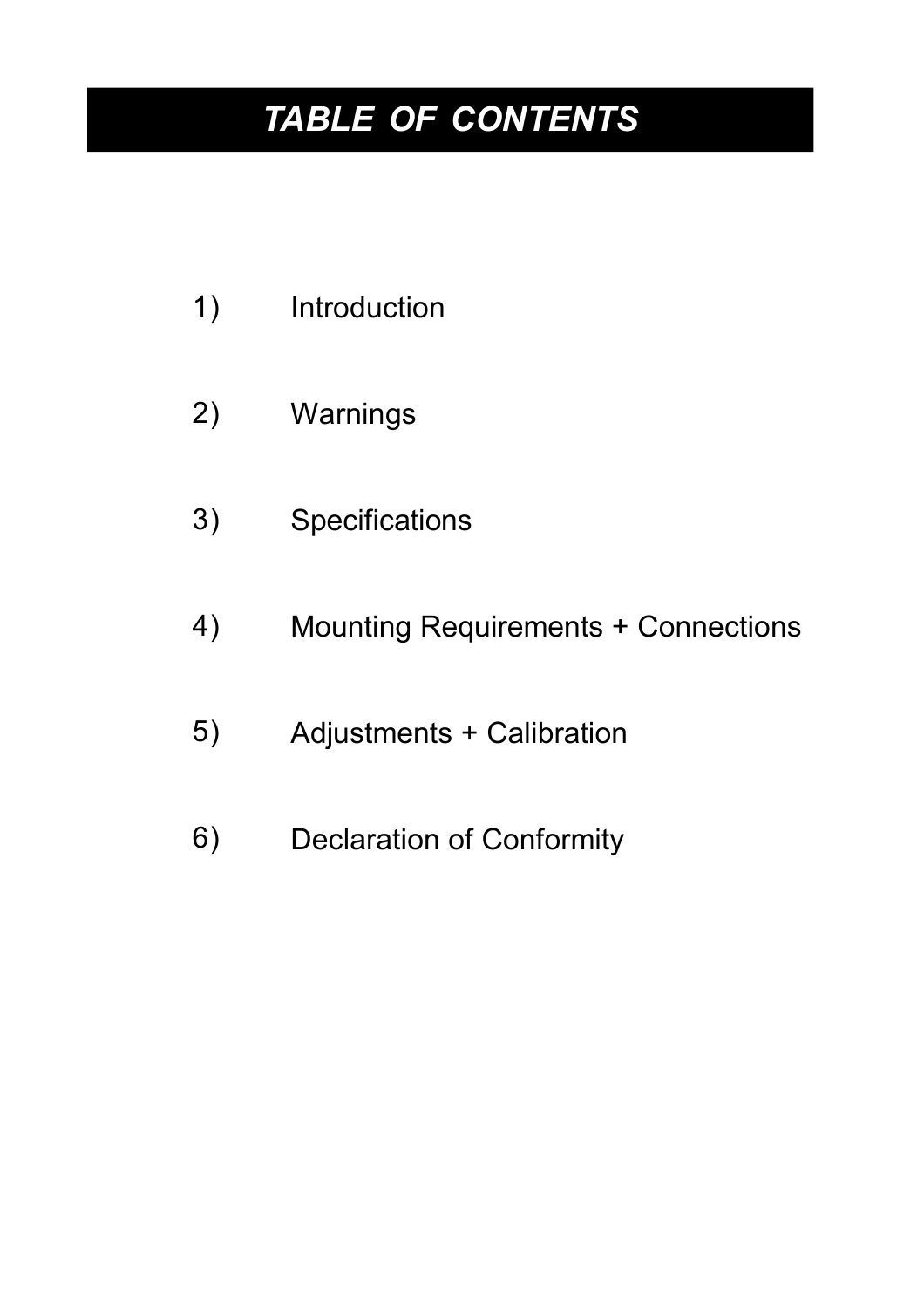### *IMPORTANT INTRODUCTORY NOTES*

Thank you for choosing to use a London Electronics Ltd. product. We hope that you will be entirely satisfied with your purchase, and welcome any comments you may have which will help us to improve the ease of use, clarity of this manual, etc. for future shipments.

We invite you to write to us, free of charge, if posted in the United Kingdom, to:-

**London Electronics Ltd. Customer Services Department Thorncote Road Near Sandy Bedfordshire SG19 1PU England**

Alternatively you may send us a fax on **01767-626444** (international code +44) Or, telephone us on **01767-626446** (international code +44)

Or, send us an E-Mail to **[sales@london-electronics.com](mailto:sales@london-electronics.com)**

To enable us to provide a swift and accurate service, please be sure to provide the following information :-

- 1) Full Model Number , including all options fitted.
- 2) Serial Number
- 3) DETAILED description of your difficulties, suggestions etc.
- 4) Input Range and Display range

This product is covered by a 2 year warranty, during which period we will put right or replace any meter found to be faulty through bad workmanship or materials. This warranty does not cover damage caused by misuse or accident.

**IMPORTANT** If the meter is a vital component in your process, you may wish to consider the purchase of a spare to cover the possible eventuality of a failure or accident, as we cannot guarantee instant repair or replacement.

We are constantly striving to improve our products and services, and as a result, changes to instruments do occur. Please ensure that this manual is kept safely for future reference, as future manuals, covering revised designs may no longer describe your product accurately.

We believe these instructions to be accurate, and the product to be competently designed and manufactured. We do not make any claims as to the suitability of this product for any particular application. The choice of product and responsibility for the choice lies with the User.

page 1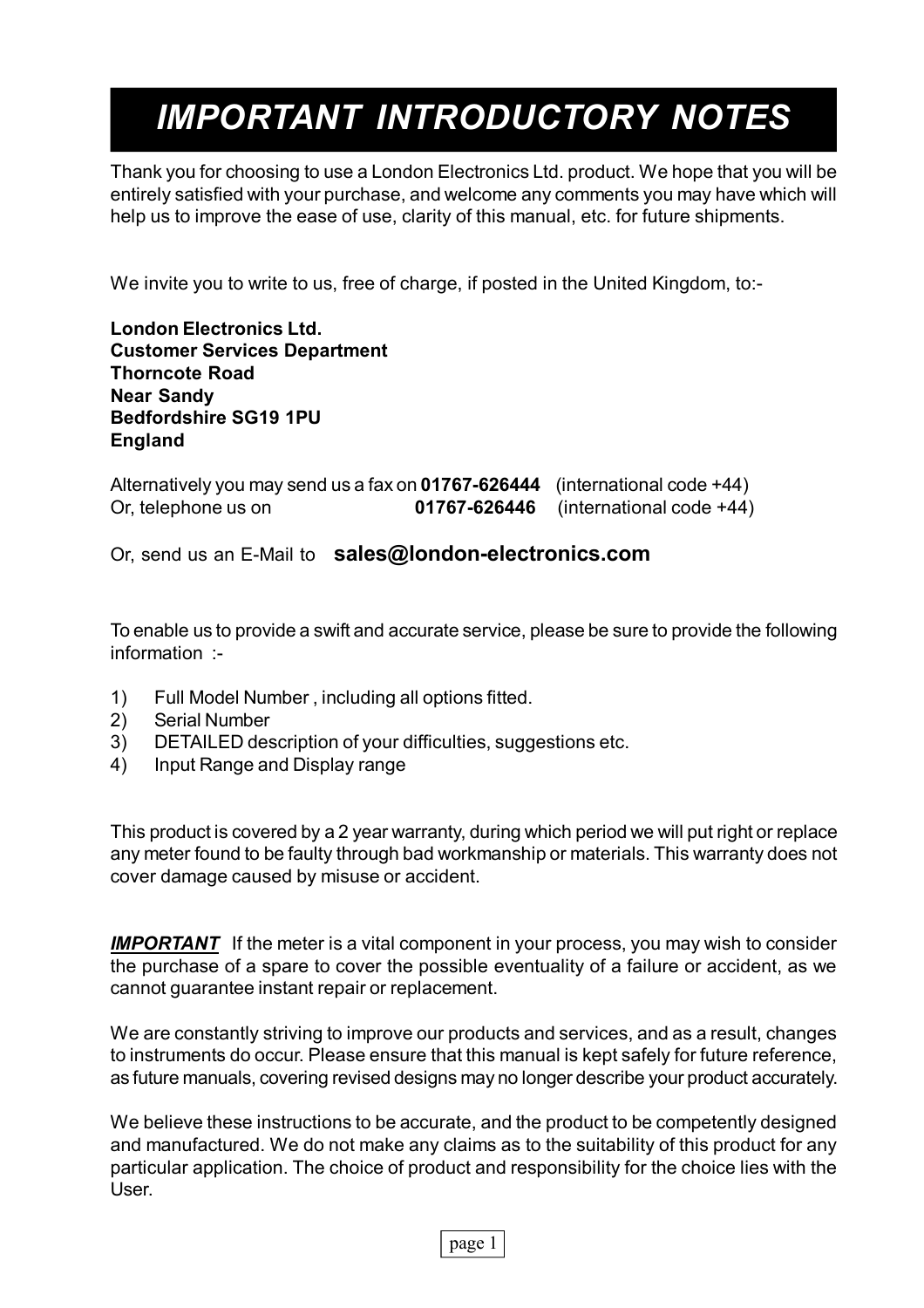### *VERY IMPORTANT WARNINGS*

|        | You should carefully read all warnings and commence installation ONLY<br>when you are satisfied that all warnings are adequately covered.                      |
|--------|----------------------------------------------------------------------------------------------------------------------------------------------------------------|
| I      | Connections to this equipment shall be carried out in accordance with current IEE<br>regulations, and all wiring shall be separated in accordance with IEC1010 |
| Notes: |                                                                                                                                                                |
| Ţ      | Power supplies to this equipment must be anti-surge fused at 125mA for 230V supply,<br>250mA for 110V supply                                                   |
| Notes: |                                                                                                                                                                |
|        | Before installation, check that model number and supply voltage suit your application                                                                          |
| Notes: |                                                                                                                                                                |
| Ţ      | Lethal voltages may be present on the circuit board. Do not touch any circuitry when<br>power is applied.                                                      |
| Notes: |                                                                                                                                                                |
| Ţ      | This product is designed for Installation class II service                                                                                                     |
| Notes: |                                                                                                                                                                |
|        | This product is designed for use in Pollution-Degree 2 environments                                                                                            |
| Notes: |                                                                                                                                                                |
| Notes: | Use an insulated screwdriver when adjusting potentiometers and do not touch any circuitry                                                                      |
| Ţ      | Replace front cover when meter is unattended                                                                                                                   |
| Notes: |                                                                                                                                                                |
|        | All adjustments to jumper settings or terminations must be made with power removed                                                                             |
| Notes: |                                                                                                                                                                |
| Ţ      | Ensure all screw terminals are tight before applying power.                                                                                                    |
| Notes: |                                                                                                                                                                |

### *Safety First ....... Don't make assumptions........ Always double check. If in doubt, ask someone who is QUALIFIED to help you in the subject.*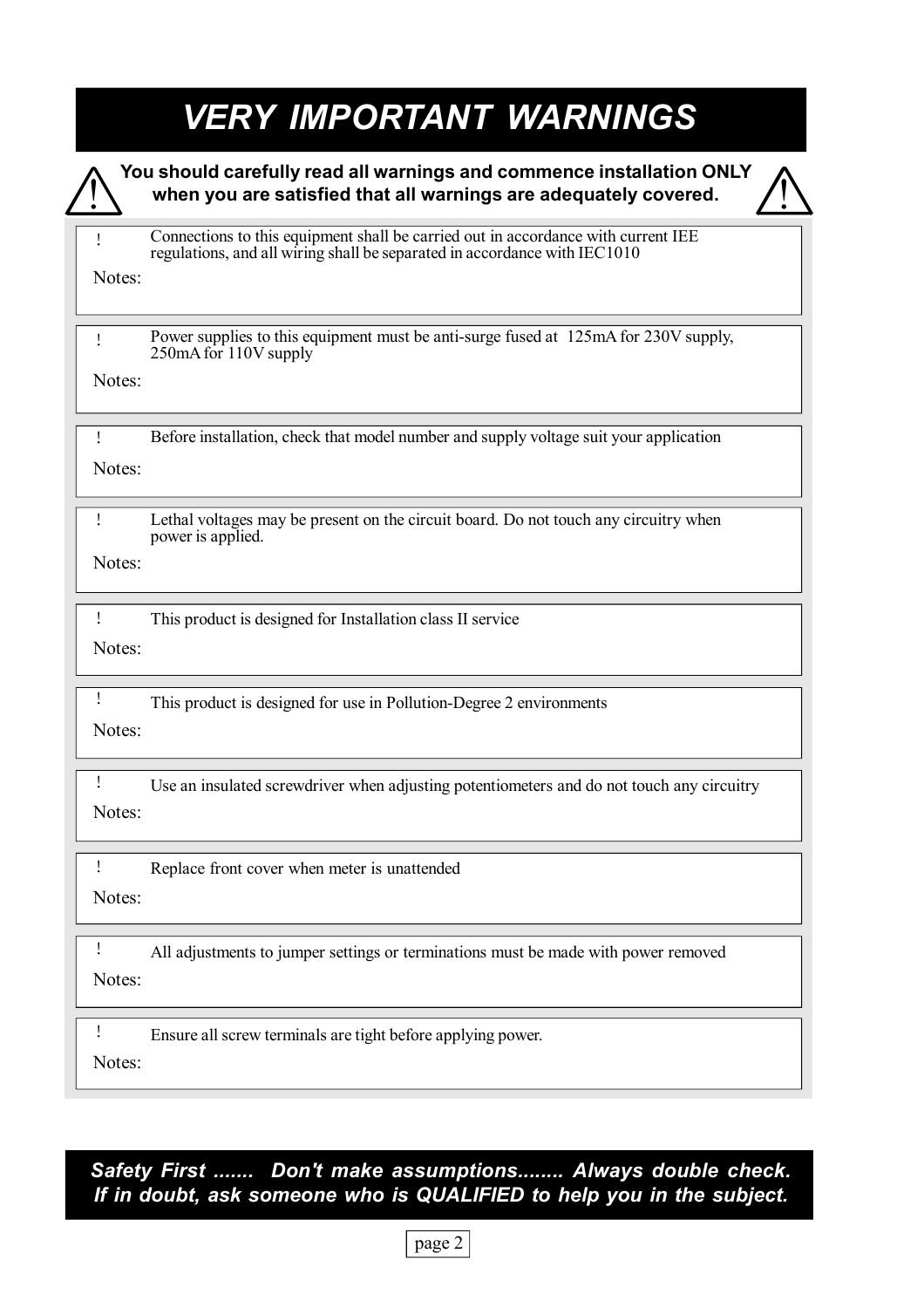### *EQUIPMENT SPECIFICATIONS*

| Input Resistance<br>Open Circuit Input Response<br>Speed of Response<br>Temperature stability<br>A/D Technique |
|----------------------------------------------------------------------------------------------------------------|
| Conversion Rate                                                                                                |
|                                                                                                                |

*Input Signal*...................................... 4-20mA or 0-10V DC 22 Ohms 1 in 50 70 dB DC to 450 Hz. 56 dB 45 to 10000 Hz. Downscale Drive Display =  $100$  mS  $+/-$  2% of reading 100 ppm of range/C span and zero Microprocessor controlled A/D Continuous

#### *Excitation Supply*........................... 24V nominal Max. Load current.............................. 25mA

| High brightness LED    |
|------------------------|
| 50 segments, total lei |
| Red                    |

Regulation.......................................... not regulated

#### *Power Supply*

|                     | $95 - 2$ |
|---------------------|----------|
|                     | Optio    |
| Current Consumption | Allow    |

#### *Mechanical*

| Panel Mount Cutout |
|--------------------|
| Panel mount Bezel  |

#### *Environmental*

| Operating Temperature |
|-----------------------|
| Storage Temperature   |
|                       |

165 VAC, specified at time of ordering onal 11-30 VDC v 8VA

50 segments, total length 251 mm

310mm high by 95mm wide in vertical format. May be mounted horizontally also Case = 75mm. Overall 90 mm excluding cables. Allow for 105 mm including cables 1950 grammes typically Heavy duty bonded uPVC 311mm high x 96mm wide Panel mount Bezel............................ 327mm high x 112 mm wide

> $-20$  to  $+50$  degrees C -40 to  $+85$  degrees C 90% rh max. at 40 C, non condensing.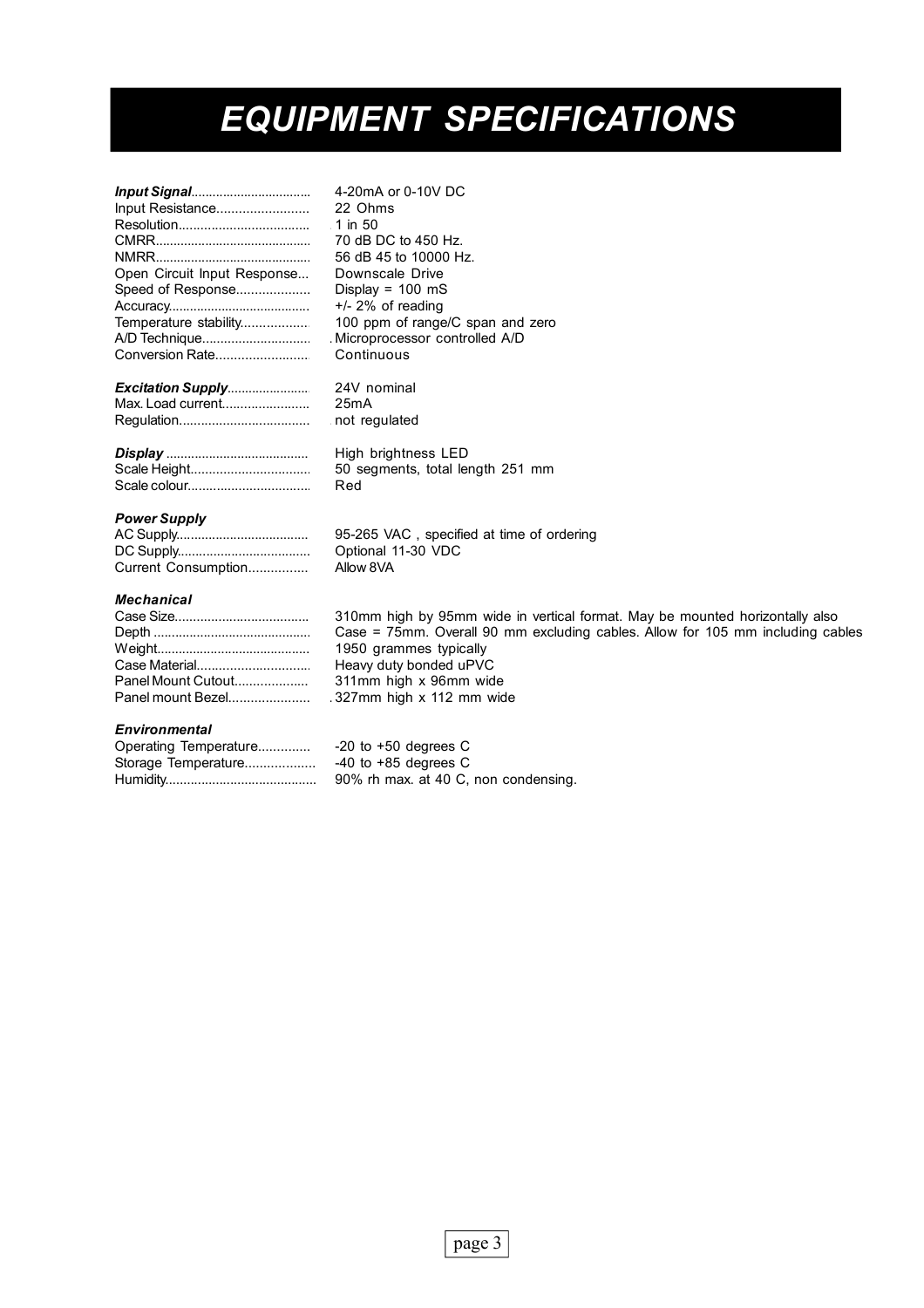### *PANEL REQUIREMENTS*



All wiring to this meter must be carried out in accordance with current IEC regulations Separation of all power carrying cables must be ensured in accordance with IEC 1010

 Installation Class II Pollution degree 2

### **Connections**

*Connector Specifications* :- [VDE Rated Voltage, group B insulation VAC = 380]-[VDE Rated Current = 8 Amperes.] [Vibration Immunity per VDE0611 <10g]-[Rated Number of mating cycles <100]-[Screw Clamp material/plating Steel/ZnCc] [Contact Spring material/plating CuSN/gal SnPb]-[Plug-in force, per pole is from 3 to 6 Newtons]-[Disconnect force per pole is from 4 to 7 Newtons]-[Screw clamp tightening torque recommended 0.5Nm]-[Solid wire csa between 0.13 to 1.5mm<sup>2</sup>] [Multistrand wire csa from 0.5 to 1.5mm<sup>2</sup>]-[AWG conductor range from 22 to 16]-[Gauge to DIN/EN50027 Size A1]

View Inside the Enclosure



**IMPORTANT:** Do not run signal wires near any power-carrying cables. Power-carrying cables will almost certainly radiate appreciable amounts of electro-magnetic energy, which could interfere with the small signals you are trying to measure. Use screened cable , in its own separate conduit or tray. Connect the screen at one end only, to a clean earth point as near to the meter as possible.

page 4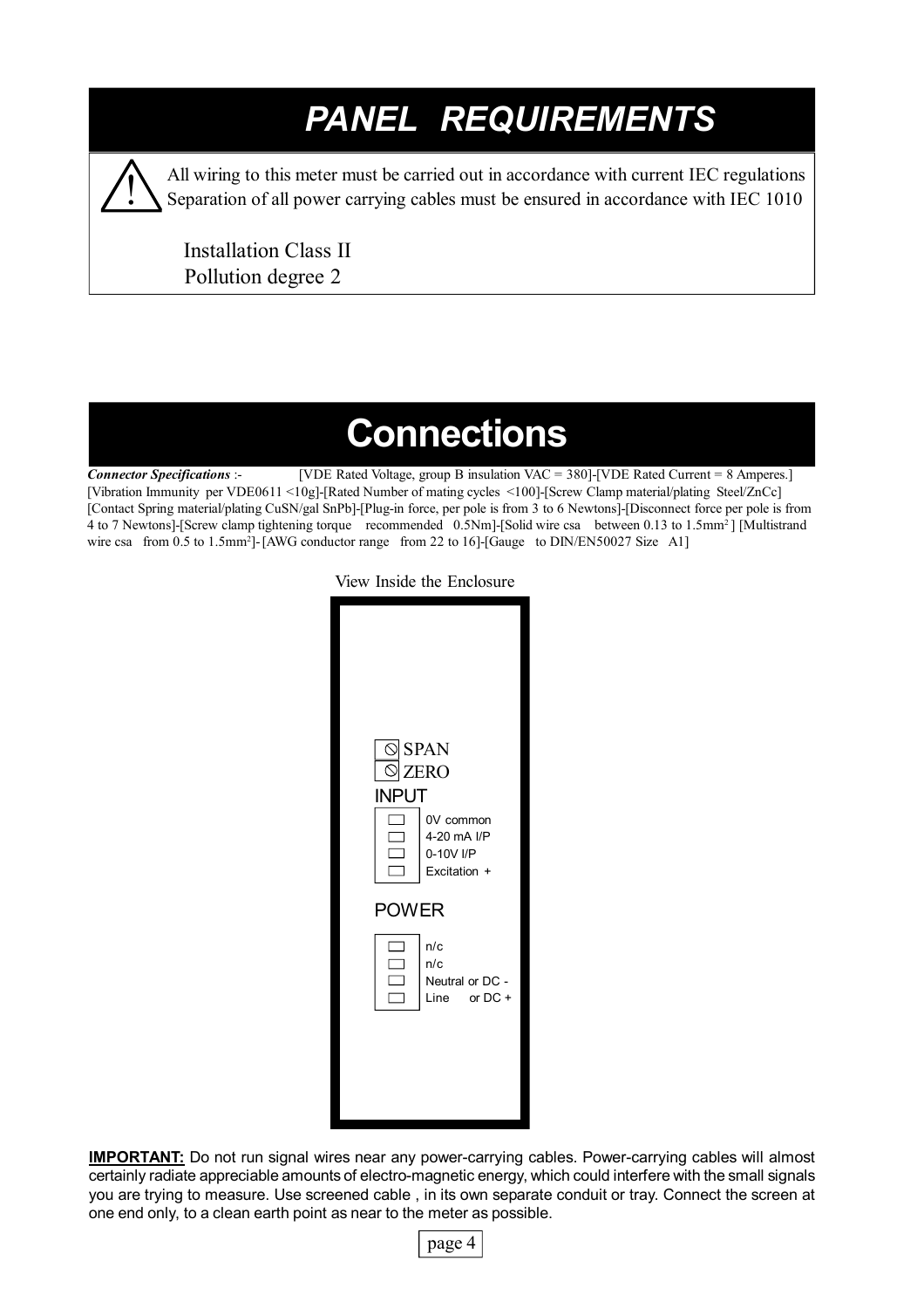### *ADJUSTMENTS & CALIBRATION*

1) Ensure that the device's power voltage settings are correct.

2) If calibration details were given at the time of ordering, you should not need to make any alterations to the device's settings, apart from applying input signals and checking the calibration.

3) If you wish to check the display's calibration you will need to inject 10% and 90% signals to each display and adjust the zero and span potentiometers to obtain 5 and 45 lit segments respectively. Remove the The zero and span potentiometers are located on the rear panel of the bargraph.



4) Apply 10 % of input and adjust the ZERO pot to obtain 10% of display range.

5) Apply 90 % of input and adjust the FULL SCALE pot for 90 % of display range.

6) Repeat steps 4) and 5) until no further adjustment is necessary

7) Apply 25%, 50% and 75% of input signal in turn, and check to ensure that the display responds accurately

The display will flash if the input exceeds 20mA or 10V, and will flash only the lowest segment if the input falls below 4mA or 0V.